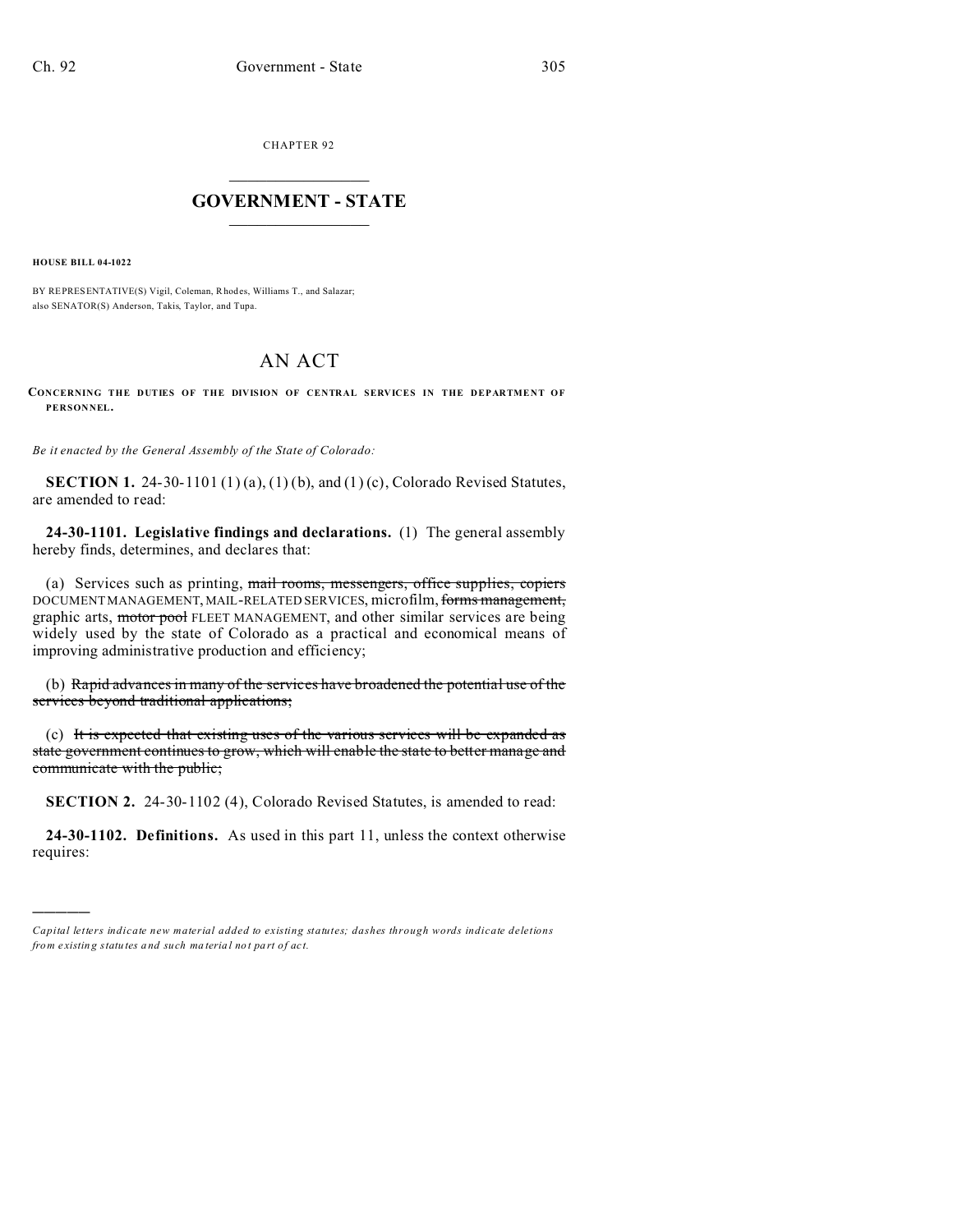(4) "Services" means printing, mail room, messengers, office supplies, copiers DOCUMENT MANAGEMENT, MAIL-RELATED SERVICES, microfilm, forms management, graphic arts, motor pool FLEET MANAGEMENT, and other similar support functions which THAT are or may be used by the state of Colorado as a practical and economical means of improving administrative production and efficiency.

**SECTION 3.** 24-30-1104 (1) (a), (1) (b), (1) (e), (1) (h), (1) (k), (1) (l), (2) (d)  $(II)$ ,  $(2)$   $(f)$ ,  $(2)$   $(h)$ ,  $(2)$   $(i)$ , and  $(2)$   $(o)$ , Colorado Revised Statutes, are amended, and the said 24-30-1104 is further amended BY THE ADDITION OF A NEW SUBSECTION, to read:

**24-30-1104. Central services functions of the department - repeal.** (1) Within the counties of Adams, Arapahoe, and Jefferson and the city and county of Denver only, the department of personnel shall perform the following functions for the executive branch of the state of Colorado, its departments, institutions, and agencies, under the direction of the executive director:

(a) Formulate, in consultation with state departments, institutions, and agencies, recommendations for a current and long-range operations STRATEGIC plan for approval of the executive director of the department of personnel and the governor no later than January 1 of each year 2005 AND EVERY FIVE YEARS THEREAFTER;

(b) Review all existing and future SERVICES, service applications, SOFTWARE RELATED TO SERVICES, planning systems, personnel, equipment, and facilities and establish priorities for those that are necessary and desirable to accomplish the purposes of this part 11;

(e) Advise the department of personnel on qualifications and wage standards necessary to recruit and retain personnel essential for the implementation of a sound long-range plan;

(h) Approve or disapprove the acquisition of SERVICES, service equipment, AND SOFTWARE RELATED TO SERVICES by any state department, institution, or agency and approve, modify, or disapprove the staffing pattern for service operations by any state department, institution, or agency in accordance with the approved plan;

(k) Establish, in consultation with other state departments, institutions, and agencies, techniques and standards for microfilm, DIGITAL IMAGING, AND DIGITAL CONVERSION and evidentiary certification of photographs, microphotographs, or reproductions;

(I) Notify state agencies through a statement on invoices WRITTEN STATEMENTS, WHICH MAY INCLUDE ELECTRONIC STATEMENTS, prepared by central services that state agencies may obtain goods and services directly from the private sector, if the cost and quality of such goods or services offered by the private sector are competitive with those provided by central services.

(2) In addition to the county-specific functions set forth in subsection (1) of this section, the department of personnel shall take such steps as are necessary to fully implement a central state motor vehicle fleet system by January 1, 1993. The department of personnel shall perform the following functions pertaining to the motor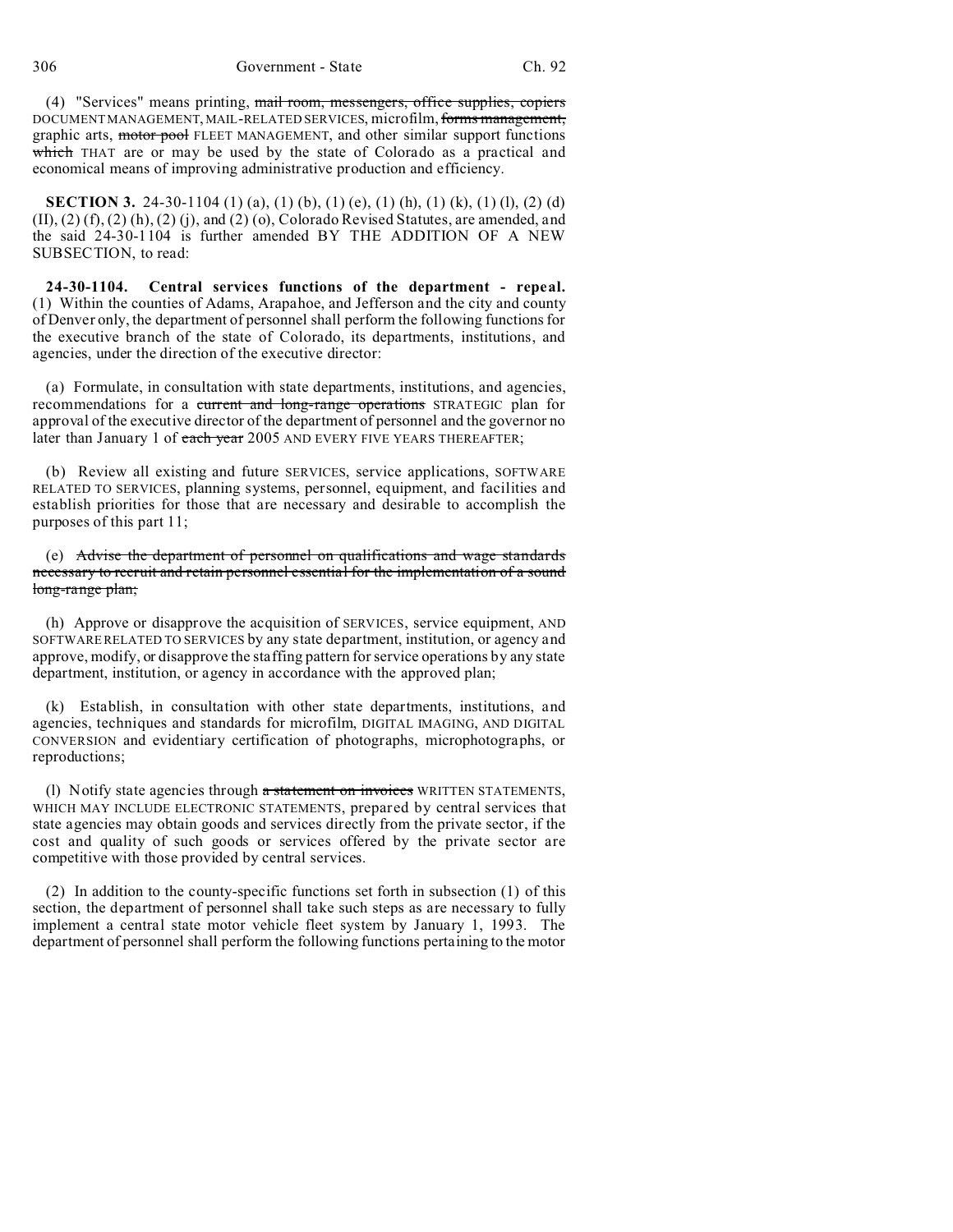vehicle fleet system throughout the state for the executive branch of the state of Colorado, its departments, institutions, and agencies, under the direction of the executive director:

(d) (II) Require that all motor vehicles presently owned by state agencies be entered into the state fleet management maintenance and insurance programs PROGRAM. Per-mile costs for the program shall be determined by criteria established by the department of personnel.

(f) Maintain, store, repair, dispose of, and replace state-owned motor vehicles under the control of the department of personnel. The department of personnel shall ensure that state-owned motor vehicles are not routinely replaced until they have been driven for seventy-five thousand six hundred miles or more MEET THE REPLACEMENT CRITERIA RELATING TO MILEAGE, COST, SAFETY, AND OTHER RELEVANT FACTORS ESTABLISHED BY THE DEPARTMENT.

(h) Assign suitable transportation, either on a temporary or permanent basis to any state agency upon: Proper requisition; proper showing of need for use on authorized state business; OR approved commuting as provided in section 24-30-1113;  $\sigma$ approved vanpooling use as provided in section 24-30-1116;

(j) Establish and operate a vanpool program as provided in section 24-30-1116;

(o) Acquire motor vehicle liability insurance on all state-owned motor vehicles under the control of the division;

(4) IN ADDITION TO ANY OTHER DUTIES IMPOSED BY THIS SECTION, THE DEPARTMENT OF PERSONNEL SHALL ESTABLISH AND MAINTAIN A PROGRAM FOR PARKING PERMITS AND BUILDING AND GROUNDS MAINTENANCE FOR THE STATE CAPITOL BUILDINGS GROUP PURSUANT TO PART 1 OF ARTICLE 82 OF THIS TITLE.

**SECTION 4.** 24-30-1105 (1) (a) and (1) (h) (III), Colorado Revised Statutes, are amended to read:

**24-30-1105. Powers of the executive director - penalties.** (1) In order to perform the duties and functions set forth in this part 11, the executive director of the department of personnel shall, in relation to departments, institutions, and agencies of the executive branch:

(a) Approve the equipment, SOFTWARE RELATED TO SERVICES, and facilities with which specific services shall be performed by or for any state department, institution, or agency in accordance with the approved plan;

(h) In performance of such microfilm services as may be requested by the custodians of the types of documents referred to in this paragraph (h):

(III) Assist custodians of documents upon which microfilm, DIGITAL IMAGING, AND DIGITAL CONVERSION services have been performed in the lawful disposition of such documents pursuant to section 24-80-103;

**SECTION 5.** 24-30-1107, Colorado Revised Statutes, is amended to read: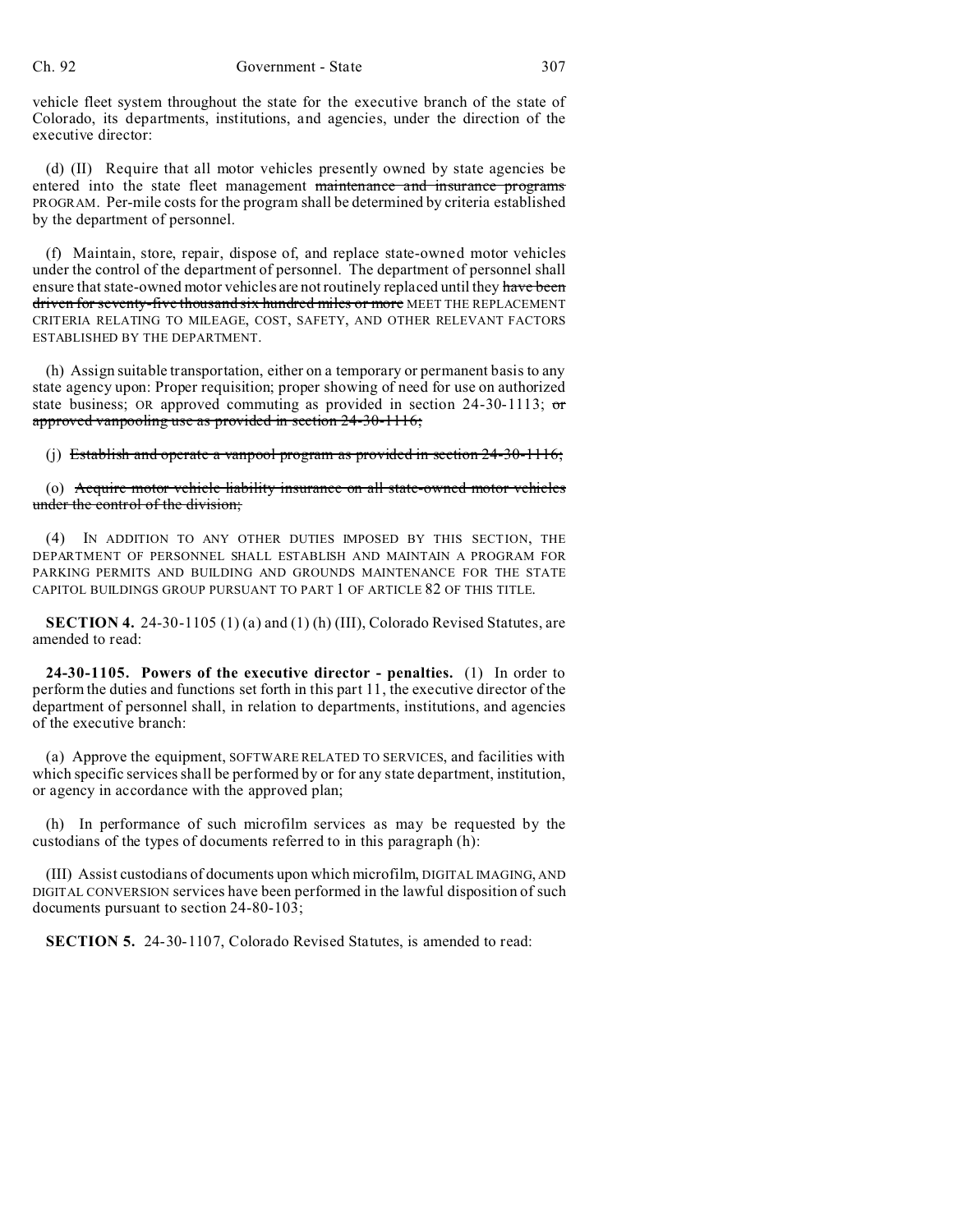**24-30-1107. Existing and new equipment, personnel, applications, and systems subject to approval of director.** On and after June 20, 1977, no SERVICES, service equipment, OR SOFTWARE RELATED TO SERVICES shall be purchased, leased, or otherwise acquired by any department, institution, or agency, nor shall any new service personnel be added to the state personnel system, nor shall any new applications, systems, or programs begin except upon the written approval of the executive director, nor shall any service equipment leased or operated by any department, institution, or agency on June 20, 1977, continue to be so leased or operated after July 1, 1977, unless certified by the executive director to be in accordance with the approved plan.

**SECTION 6.** The introductory portion to 24-30-1112 (1) (a) and 24-30-1112 (2) and (3) (a), Colorado Revised Statutes, are amended to read:

**24-30-1112. Permanent assignment of vehicles - verification of minimum mileage - revocation.** (1) Unless an agency can justify to the division the need for permanent assignment because of the unique use of a vehicle, a state-owned passenger motor vehicle shall not be permanently assigned to:

(a) Any AGENCY, state officer, or STATE employee, who is likely to drive it on official business at a rate of less than twelve thousand six hundred miles per year IF THE USE OF SUCH VEHICLE IS NOT LIKELY TO MEET THE MINIMUM REQUIRED MILEAGE ESTABLISHED BY THE DEPARTMENT OF PERSONNEL FOR THE UTILIZATION CLASSIFICATION ASSOCIATED WITH THE VEHICLE'S INTENDED WORK FUNCTION unless:

(2) The division shall establish a program and adopt rules and regulations providing for annual verification that each permanently assigned motor vehicle has met the minimum annual threshold mileage rate for permanent assignment REQUIRED MILEAGE BASED ON THE APPROPRIATE UTILIZATION CLASSIFICATION. If verification establishes that a vehicle has not met the minimum annual mileage rate and if the responsible state agency cannot justify such lower mileage, permanent assignment shall be revoked immediately.

(3) The division shall adopt rules and regulations governing the procedure for revocation of assignment of state-owned motor vehicles. Revocation of assignment shall occur when it has been determined that:

(a) The vehicle has been used for other than official business, or without the state agency executive director's approval as provided in sections 24-30-1113 and 24-30-1116 SECTION 24-30-1113;

**SECTION 7.** 24-30-1113 (1) and (4), Colorado Revised Statutes, are amended to read:

**24-30-1113. Commuting - reimbursement by state officers and employees.** (1) Except as provided in this section, and section  $24-30-1116$ , the state agency shall not assign any state-owned motor vehicle to an officer or employee of a state agency for any reason other than as necessitated by the conduct of official state business.

(4) (a) Any individual who has received the state agency executive director's authorization to use a state-owned motor vehicle for commuting purposes shall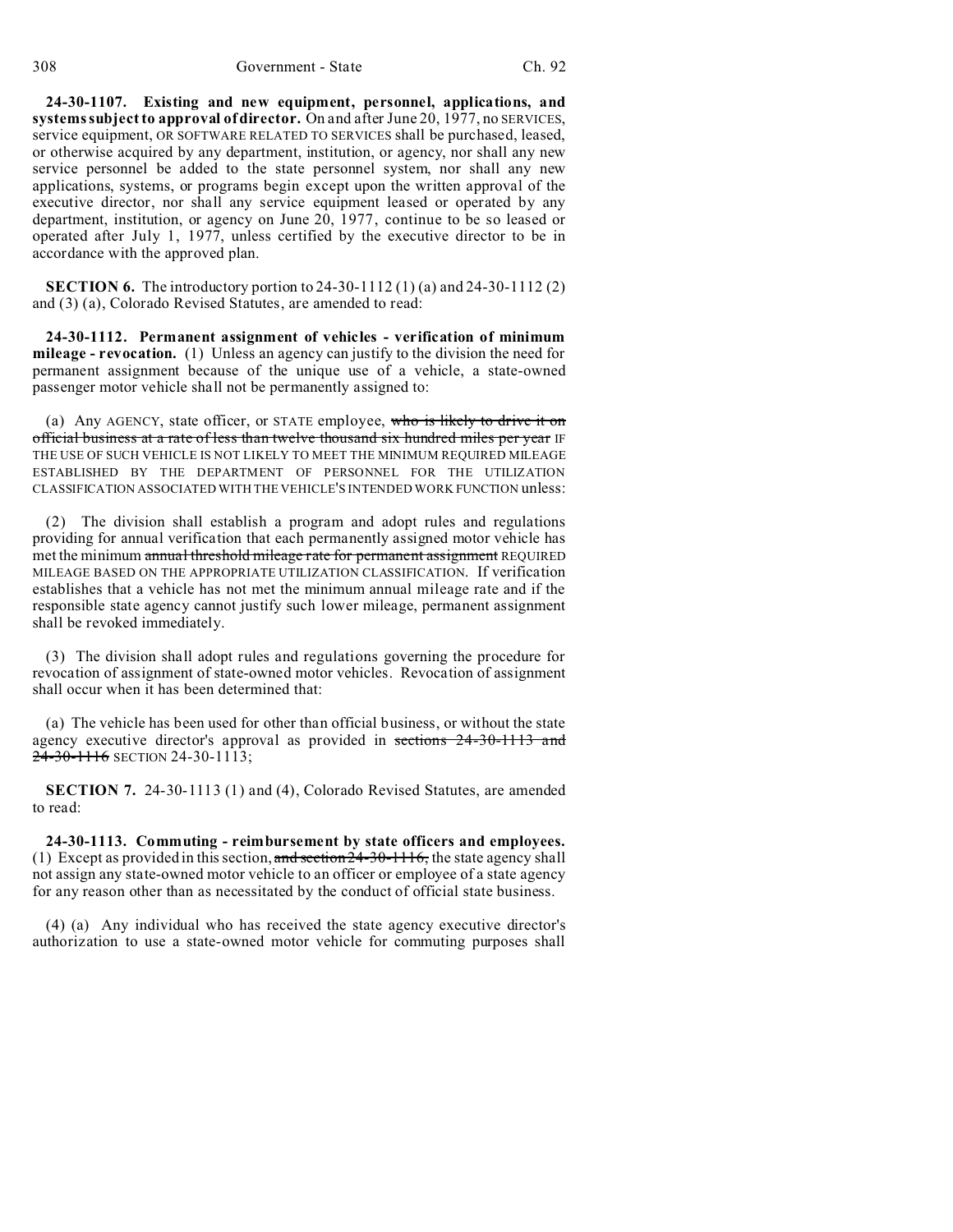reimburse the state for such use at a rate computed by the division. This rate shall approximate the benefit derived from the use of the vehicle. Reimbursement shall be for twenty days per month regardless of how many days the individual uses the vehicle to commute during the month. Reimbursement shall be made by payroll deduction. Moneys derived from reimbursement on vehicles shall be deposited to the credit of the division AS PROVIDED BY RULE.

(b) UNLESS PROVIDED BY RULE, no exceptions shall be made to the reimbursement provisions of this subsection (4).

**SECTION 8.** 24-30-1115 (2), Colorado Revised Statutes, is amended to read:

**24-30-1115. Motor fleet management fund - creation.** (2) The moneys in the fund shall be subject to annual appropriation by the general assembly for the purposes of this part 11. Any moneys not appropriated shall remain in the fund and shall not be transferred to or revert to the general fund of the state at the end of any fiscal year. Subject to severe budget constraints and annual appropriation, a portion of the state motor fleet shall be replaced each year. The number of motor vehicles to be replaced annually shall be based on a formula METHODOLOGY provided by the department of personnel and approved by the general assembly.

**SECTION 9. Repeal.** 24-30-1116, Colorado Revised Statutes, is repealed as follows:

**24-30-1116. Vanpooling - state-owned vehicles - revolving account.** (1) The state vanpool program shall consist of vans with a seating capacity of eight or more persons to be used in carrying state officers and employees to and from work. Such program may also permit persons who are not state officers or employees to participate and to ride to and from work in such vans if space is available in a van and if the established van route makes such participation reasonable.

(2) All persons participating in the program shall pay a monthly fee sufficient to recover, over the projected life of the van, that portion of the purchase cost and operating expenses of the van which are attributable to the use of the van in carrying such persons to and from work. For the purpose of calculating the monthly fee, the life of the van shall be deemed to be one hundred thousand miles or ten years, whichever may come first. Such monthly fee shall also include a charge sufficient to recover the cost, if any, of additional insurance purchased by the division to cover the added risk incurred by permitting such vanpooling.

(3) Vans utilized in the vanpool shall be maintained and repaired by the division. A ten-dollar fee shall be included in determining the monthly fee charged to participants in the vanpool program.

(4) The division may permit the use of such vans for personal use during nonwork hours by the state officer or employee who regularly drives the van in going to and returning from work if the division or the agency to which the van is permanently assigned the use of the van so desires on condition that said state officer or employee pay the state's vanpool fund or controlling agency vanpool fund, as appropriate, an amount of money sufficient to cover the cost of gasoline used by said state officer or employee for the first two hundred fifty miles of personal use per month. For personal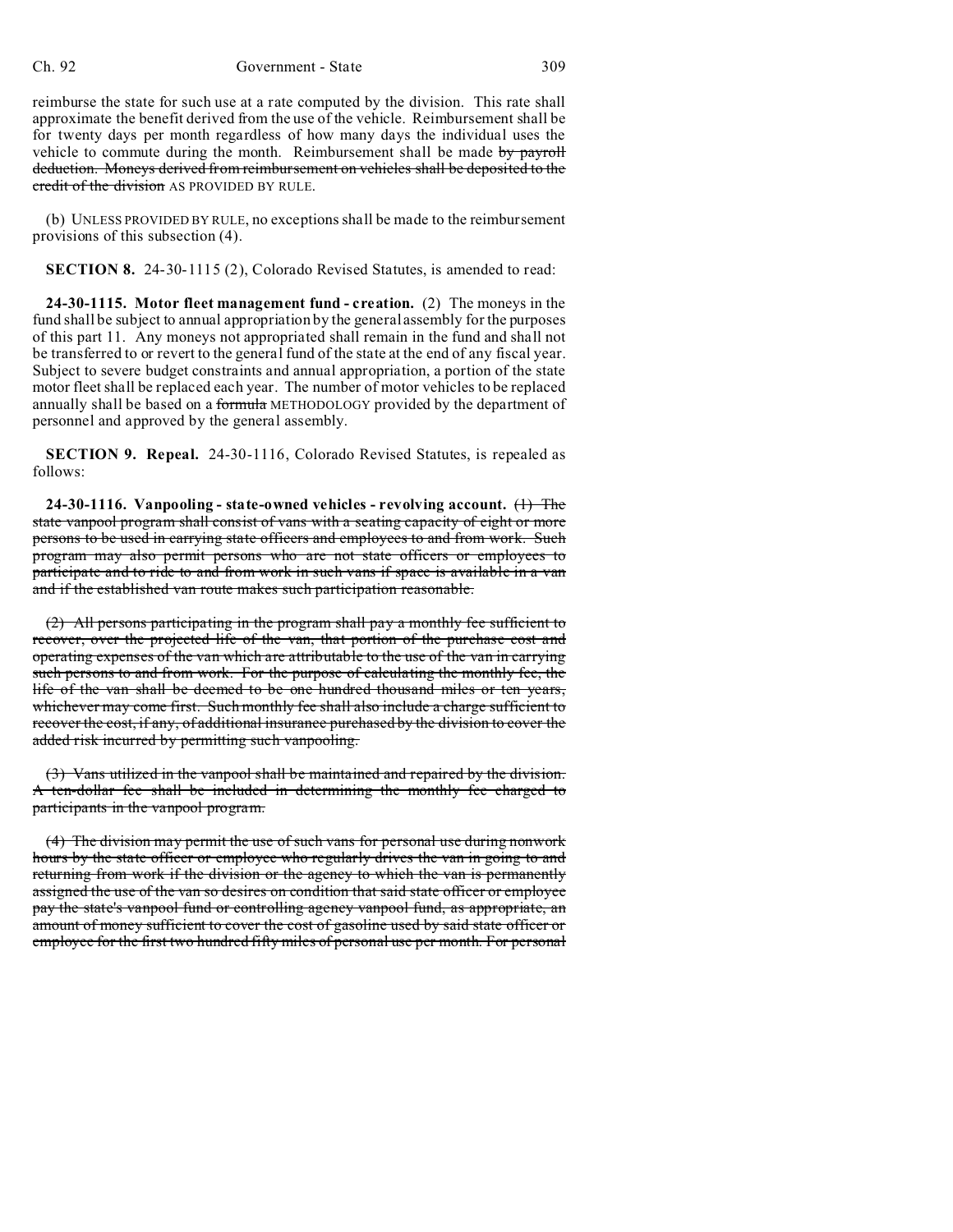miles driven in excess of two hundred fifty miles per month, said state officer or employee shall pay the appropriate fund at a mileage rate sufficient to cover the full cost of van operation.

(5) The division may provide for the use of other state-owned passenger vehicles by participants in the vanpool program in going to and returning from work when the vans which they usually use are being inspected, repaired, or maintained.

(6) (a) There is hereby created a special account to be known as the vanpool program revolving account. Receipts from participants in vanpools which use state-owned motor vehicles shall be deposited to said account and shall be used only to pay the monthly operating and maintenance costs of such vehicles which are attributable to the use of such motor vehicles in carrying persons to and from work and to pay that portion of the purchase cost of replacement vehicles which is attributable to the use of the motor vehicles in carrying persons to and from work.

(b) The controller, upon presentation of vouchers properly drawn and signed by the director or the director's designee, shall issue warrants drawn on such account for the purposes authorized in paragraph (a) of this subsection (6).

(c) The controller, with the consent and approval of the director, is authorized and directed to establish an adequate system of accounting which accurately records:

(I) All moneys received and from what sources;

(II) All moneys expended and for what purposes.

(d) The director shall submit to the executive director of the department of personnel an annual report clearly showing the allocation of moneys in the account to operating and maintenance costs, replacement costs, and surplus, if any.

(e) The executive director of the department of personnel shall incorporate the information provided pursuant to paragraph  $(d)$  of this subsection  $(6)$  in each annual budget request to the governor.

**SECTION 10.** 24-30-1117, Colorado Revised Statutes, is amended to read:

**24-30-1117. Exclusive authority to acquire state-owned motor vehicles.** The department of personnel shall have the exclusive authority to purchase, lease, and otherwise acquire motor vehicles for such use by state officers and employees as may be necessitated in the course and conduct of official state business. Except for any vehicles donated to specific state agencies, no motor vehicle shall be purchased, leased, or otherwise acquired by any state agency unless such vehicle is obtained through the department of personnel OR UNDER AN EXPRESS WAIVER GRANTED BY THE DEPARTMENT.

**SECTION 11. Repeal.** 24-75-203 (4), Colorado Revised Statutes, is repealed as follows:

**24-75-203. Loans and advances.** (4) Upon the prior written approval of the governor and the controller as to purpose and amount, the state treasurer may lend the